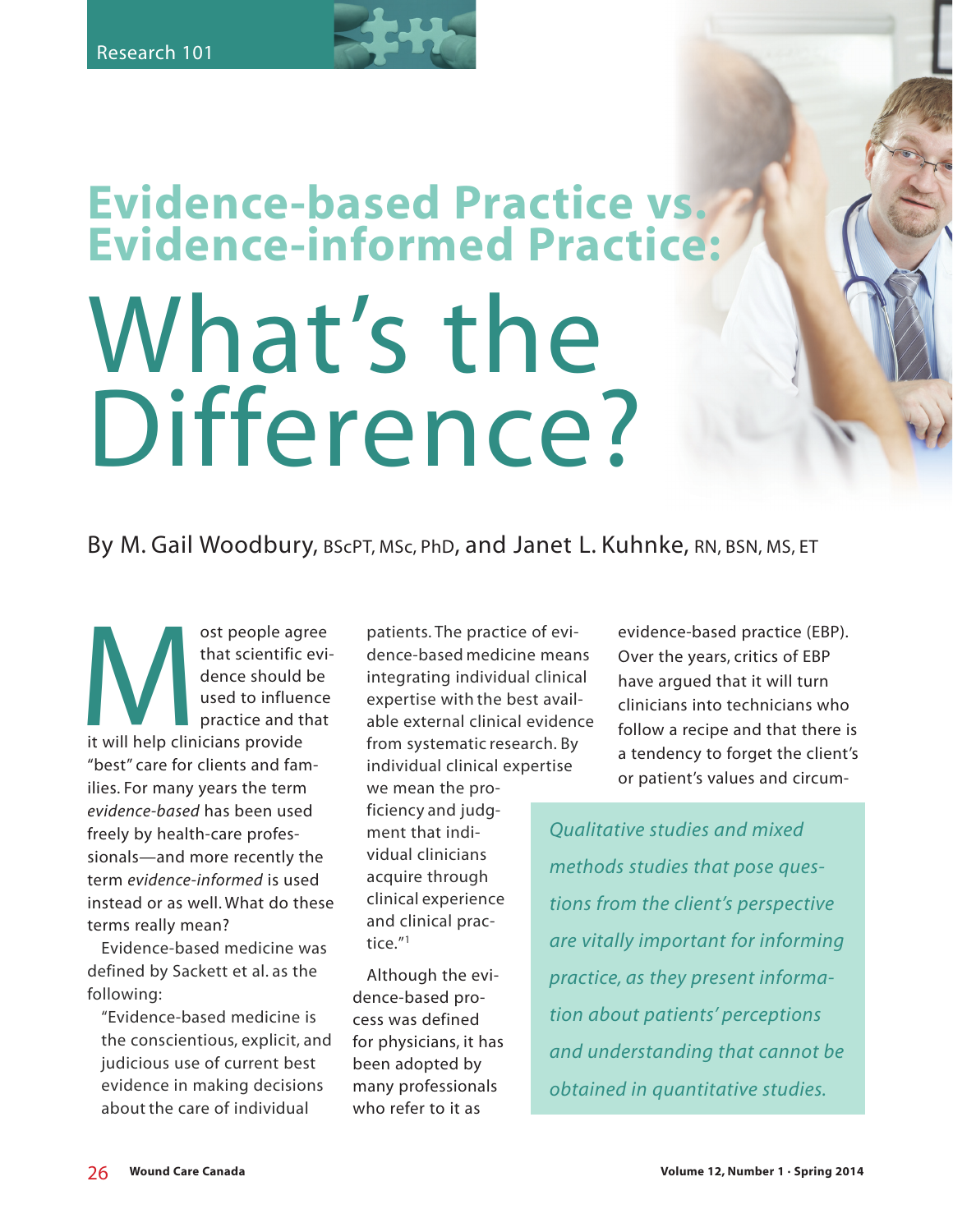stances with this approach. The EBP approach has become more overtly endorsing of clinical expertise and inclusive of client values, preferences and circumstances.

This updated explanation stresses the importance of patient factors, indicating that EBM or EBP requires:

". . . the integration of the best research evidence with our clinical expertise and our patient's unique values and circumstances."2

The meaning of *best research evidence*, *clinical expertise*, *patient values*, and *patient circumstances* are more clearly and specifically indicated.

#### **What Is EBP?**

The evidence-based process consists of:2

- Asking a well-developed answerable question
- Searching for evidence
- Evaluating/appraising the evidence for validity (truth), size of effect and applicability in clinical practice
- Integrating the critical evaluation with clinical expertise and the patient's unique circumstances and values
- Evaluating the effectiveness for next time

## **What kind of evidence is needed to answer clinical questions?**

As indicated by the World Health Organization (WHO), "not all evidence is equally convincing. How convincing

evidence is depends on what sorts of observations were made and how well they were made. Research evidence is generally more convincing than haphazard observations because it uses systematic methods to collect and analyse observations."3

Evidence comes from research studies that have investigated specific clinical circumstances. Often clinicians are interested in knowing if an intervention works or works better than another intervention. This is only one type of question that clinicians might ask. Clinicians ask many different types of questions, such as:

- How prevalent is a particular condition or complication?
- What is the most appropriate means of assessment or risk assessment?
- Which treatment is the most clinically effective? Cost effective?
- Which preventive strategy is the most likely to be followed?
- What are the patient's experiences or preferences?
- Which measure of outcome is the most appropriate?

Different types of clinical questions are answered best by different types of research studies. Some examples of the best research design to address different types of clinical questions are illustrated in Table 1.

Since clinicians often want to know which therapy works best, this is the question topic that we will illustrate. The words *therapy* and *intervention* mean the same thing and will be used interchangeably.

To help in searching for evidence to answer a clinical question, the question needs to be specific and frequently includes PICO and sometimes T elements.2,4

- **P** Population or problem
- **I** Intervention
- **C** Comparison (if appropriate)
- **O** Outcome(s) of interest
- **T** Time

**Example:** For persons over age 65 with type 2 diabetes who are in assisted living, does implementation of a daily walking program compared with no walking program have an effect on weight and glycemic control over six months?

Table 1. Clinical question topics are addressed best by different types of research studies.

| <b>Question topics</b>                     | <b>Research study type</b>                              |
|--------------------------------------------|---------------------------------------------------------|
| Treatment, therapy,<br>intervention        | Systematic review, randomized<br>controlled trial (RCT) |
| Patient experiences/concerns               | Qualitative study                                       |
| Prevalence of condition or<br>complication | Cross-sectional study                                   |
| Cost effectiveness                         | Economic study                                          |
| Disease course                             | Longitudinal study                                      |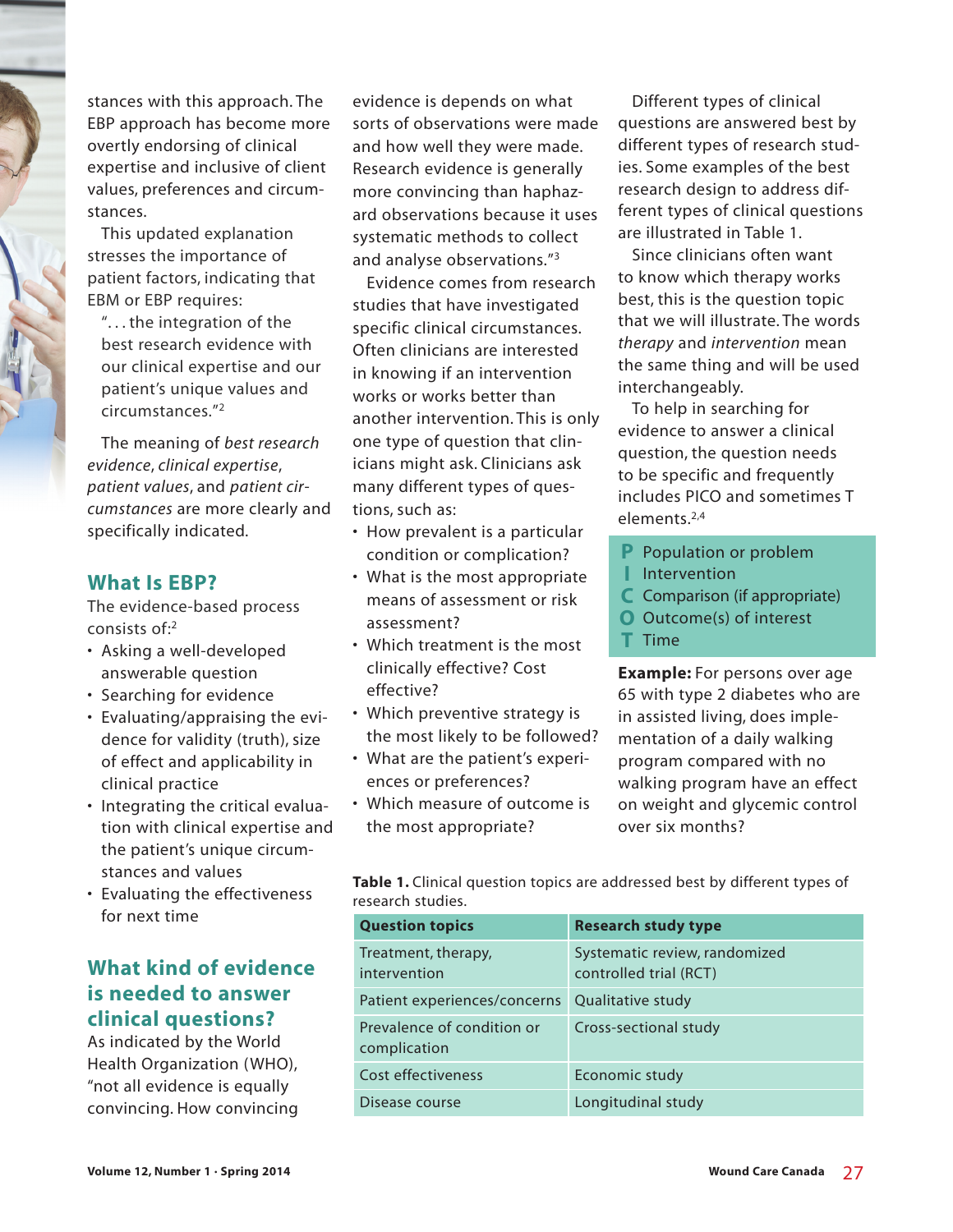**Table 2.** Places to find pre-appraised evidence

| <b>Type of evidence</b>                         | <b>Appraising group</b>                                                                           | <b>Website</b>                               |
|-------------------------------------------------|---------------------------------------------------------------------------------------------------|----------------------------------------------|
| <b>Systematic reviews</b>                       | <b>Cochrane Collaboration</b>                                                                     | www.cochrane.org                             |
| Canadian Clinical<br><b>Practice Guidelines</b> | <b>Canadian Diabetes</b><br>Association                                                           | http://guidelines.dia-<br>betes.ca           |
| Canadian Best<br><b>Practice Guidelines</b>     | Registered Nurses'<br><b>Association of Ontario</b>                                               | http://rnao.ca/bpg                           |
| <b>U.S. Guidelines</b>                          | National Guideline<br>Clearinghouse<br><b>Agency for Healthcare</b><br>Research and Quality, U.S. | www.guideline.gov                            |
| <b>UK Guidelines</b>                            | National Institute<br>for Health and Care<br>Excellence                                           | http://guidance.nice.<br>org.uk/CG/Published |

## **Where can clinicians look for evidence to support clinical practice?**

Although individual research studies can be sought and appraised, most clinicians either do not have the time or do not have the expertise to find and appraise research studies. Therefore, a good choice for clinicians is to locate synthesized clinical information (individual studies that have been appraised and combined following a rigorous process) such as best practice guidelines or systematic

reviews. These are considered a higher level of evidence in the hierarchy of evidence addressing interventions. The hierarchy of evidence is also referred to as levels of evidence.

The Canadian Diabetes Association and the Registered Nurses' Association of Ontario

have developed many excellent guidelines for diabetes and wound prevention, assessment and management. Table 2 presents a few examples of sites where synthesized (pre-appraised) information can be found.

If pre-appraised, synthesized

*Evidence-based practice (EBP) or evidence-informed practice (EIP) is a process for making informed clinical decisions. Research evidence is integrated with clinical experience, patient values, preferences and circumstances.* 

> evidence is not available, individual studies can be found by searching databases such as Medline, CINAHL and Embase. It is a good idea to seek the assistance of a health-care librarian whenever possible to help locate appropriate articles. After selecting articles, critic-

al appraisal of the evidence is done to determine if the study is valid and relevant/important. Critical appraisal that is beyond the scope of this paper has been presented previously.5

# **When should evidence be applied to practice?**

Good quality evidence can inform practice if the studied population is similar to yours and if the intervention corresponds with your patient's values, preferences, circumstances, and available resources.

# **What is evidenceinformed practice?**

The EBP process described above relies on quantitative research studies that provide the highest levels of evidence for decisions about interven-

> tions and other practice topics such as assessment (diagnosis) and prevalence. Some people have argued that the evidence-based approach is too restrictive and that decision-making (for individual patients, for an organization, for a population) must rely on additional forms of evidence

that are more inclusive.

Critics of EBP have suggested that information used to make clinical decisions in clinical practice should include more than evidence collected with the singular goal of reducing bias in intervention research and should include a variety of sources of research infor-